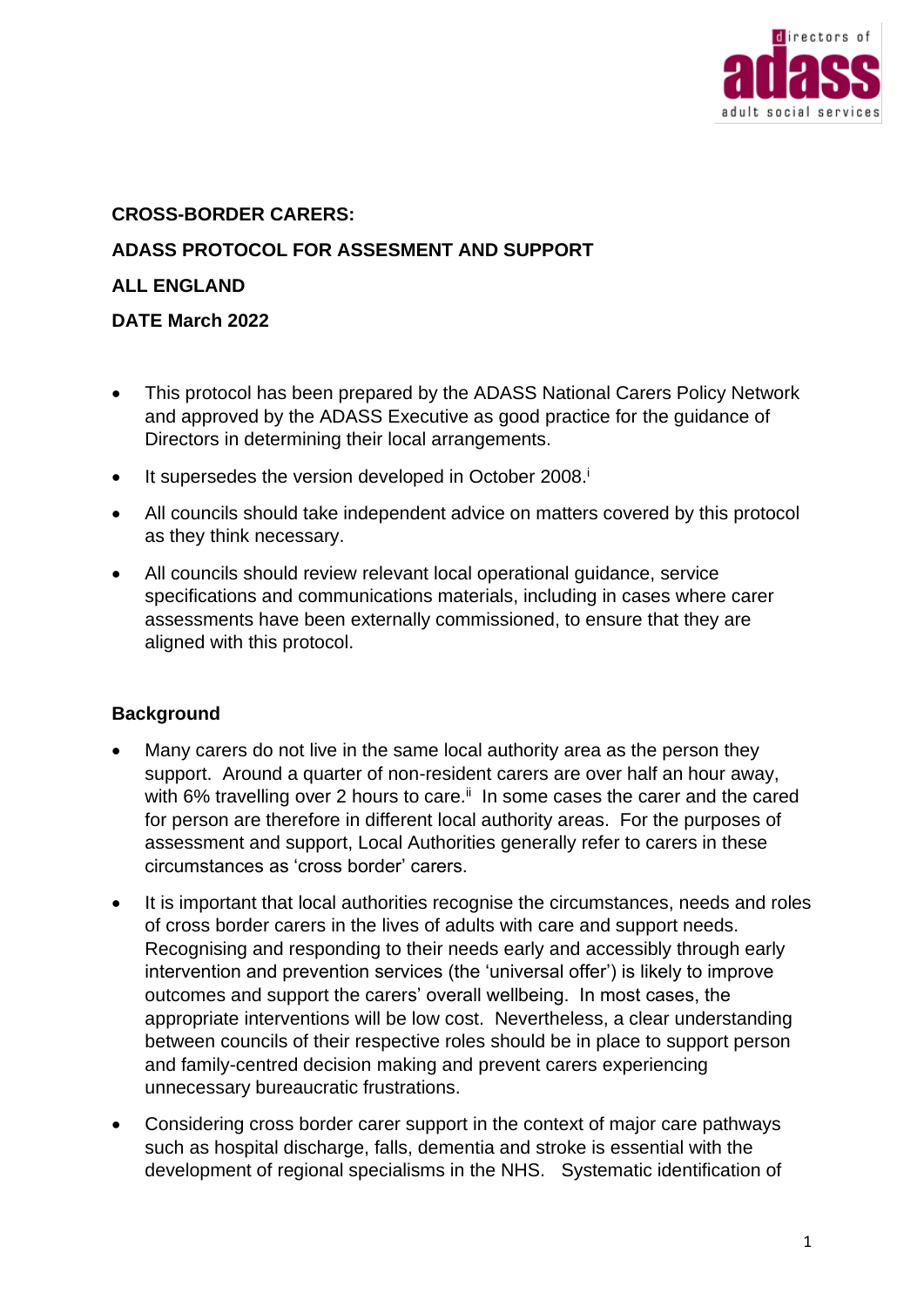

carers and recording of relevant details, including cross border carers, would improve the evidence base and improve the investment of limited resources in both health and social care.

#### **Why do we need a Protocol?**

- To ensure that carers know what support is available for them irrespective of their place of residence
- To promote the accessibility of early intervention support for carers, irrespective of their place of residence
- To support identification and determine which local authority has responsibility for carrying out a carer's assessment
- To clarify responsibilities for assessment and reviews when the carer and cared for person live in different local authority areas
- To determine the level and extent of co-operation between local authorities when this situation occurs.

#### **Who does this protocol relate to?**

- This protocol relates to the provision of low-level support for adults (aged 18 and over) who provide unpaid care for anyone with health or social care needs, including adults who care for a child with additional needs.
- Carers in this context, does not mean people who are employed or paid to provide such care or who provide this care as a volunteer for an organisation, unless they provide unpaid care in addition to their employed role or as part of formal volunteering.

# **Statutory Responsibilities**

- In operating this protocol, Councils should continue to have regard to the content of the 'Care Act' and Care Act Guidance' which should be followed to ensure consistency and application of statutory duty
- **Carers of adults**: Section 10 of the Care Act 2014 requires local authorities to carry out an appropriate and proportionate assessment where an individual provides or intends to provide care to another adult, and it appears that the carer may have any level of needs for support, at that time or in the future
- **Parent carers:** Section 97 of the Children and Families Act 2014 requires local Authorities to assess parent carers on the appearance of need or where an assessment is requested by the parent (a 'parent carers needs assessment').
- **Young carers:** Section 96 of the Children and Families Act 2014 requires Local Authorities to assess young carers within their area on the appearance of need or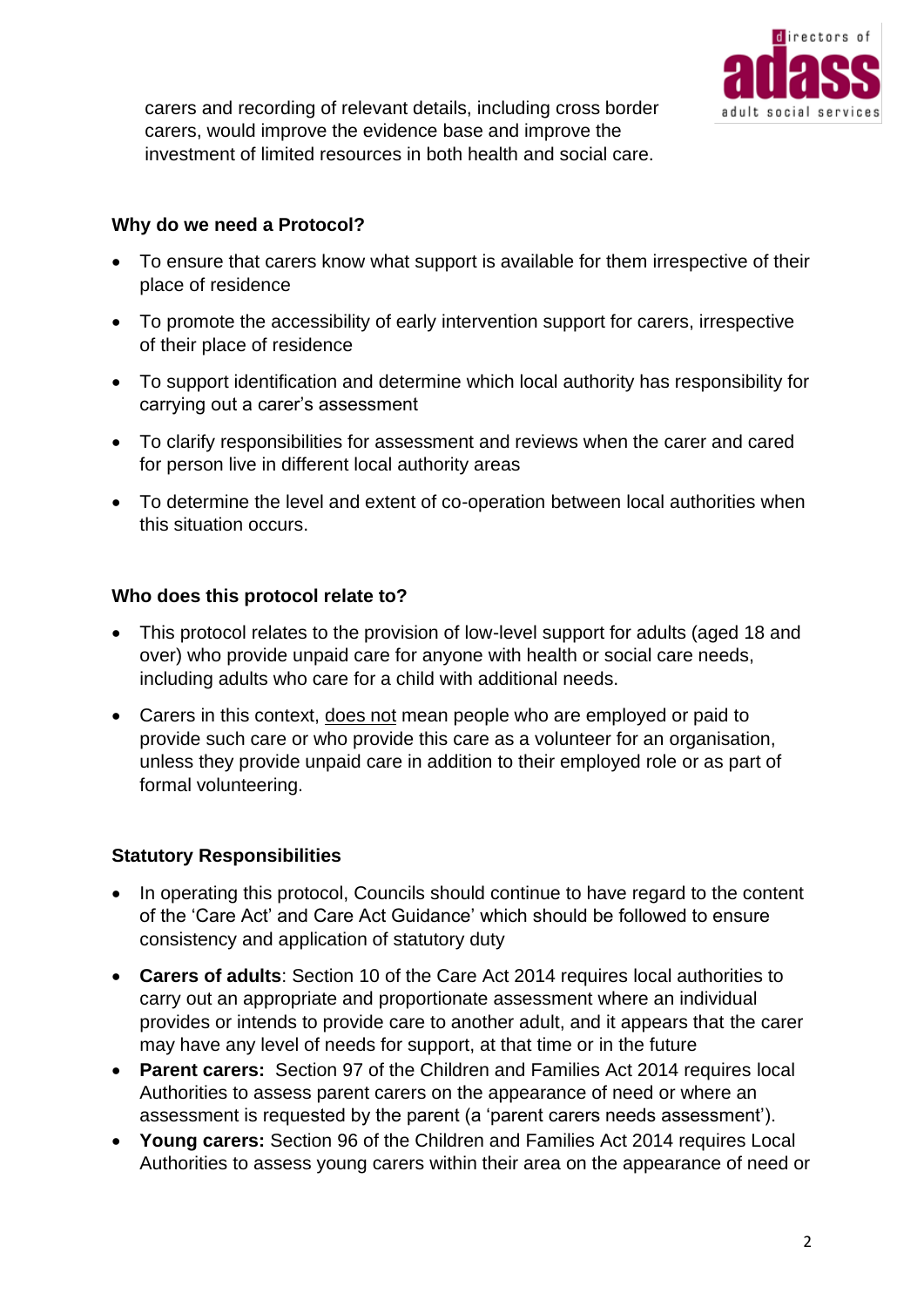

where an assessment is requested by the young person, their parent or carer (a 'young carers needs assessment').

- **Ordinary residence** criteria determine *which* local authority is responsible for meeting needs following an assessment. It applies differently in relation to adults with needs for care and support and carers.
- For adults with care and support needs, the local authority in which the adult with needs is ordinarily resident will be responsible for meeting their eligible needs. For carers, the responsible local authority will be the one where the adult for whom they care is ordinarily resident. Where more than one local authority is involved, statutory guidance states that:

*'those authorities should consider how best to cooperate on and share the provision of support. For example… [t]here might be an agreement to jointly fund the support*  for the carer, or the authorities concerned may agree that one takes overall *responsibility for certain aspects. For example, one might lead on reviews because it is geographically closer to the carer's home.'* 

*Care and Support Statutory Guidance, August 2021, 19.8iii*

**In line with statute and guidance, this protocol sets out the respective roles and responsibilities of local authorities in situations where a carer and the cared for person live in different local authority areas**:

# **Principles to be adhered to:**

**What works for carers** - If the carer states a preference for their assessment, support and services to be arranged by the local authority where they (the carer) live, this preference should be respected, unless there are significant reasons for not doing so.

Where the assessment is to be carried out by the local authority where the carer lives, the carer must be advised that they will be subject to the eligibility criteria of the local authority conducting the assessment, unless alternative bilateral arrangements already exist between the two councils.

# **What other principles and practices would we want this protocol to support?**

**Local Authority of adult with needs: responsible for -**

**Local Authority of carer: responsible for –**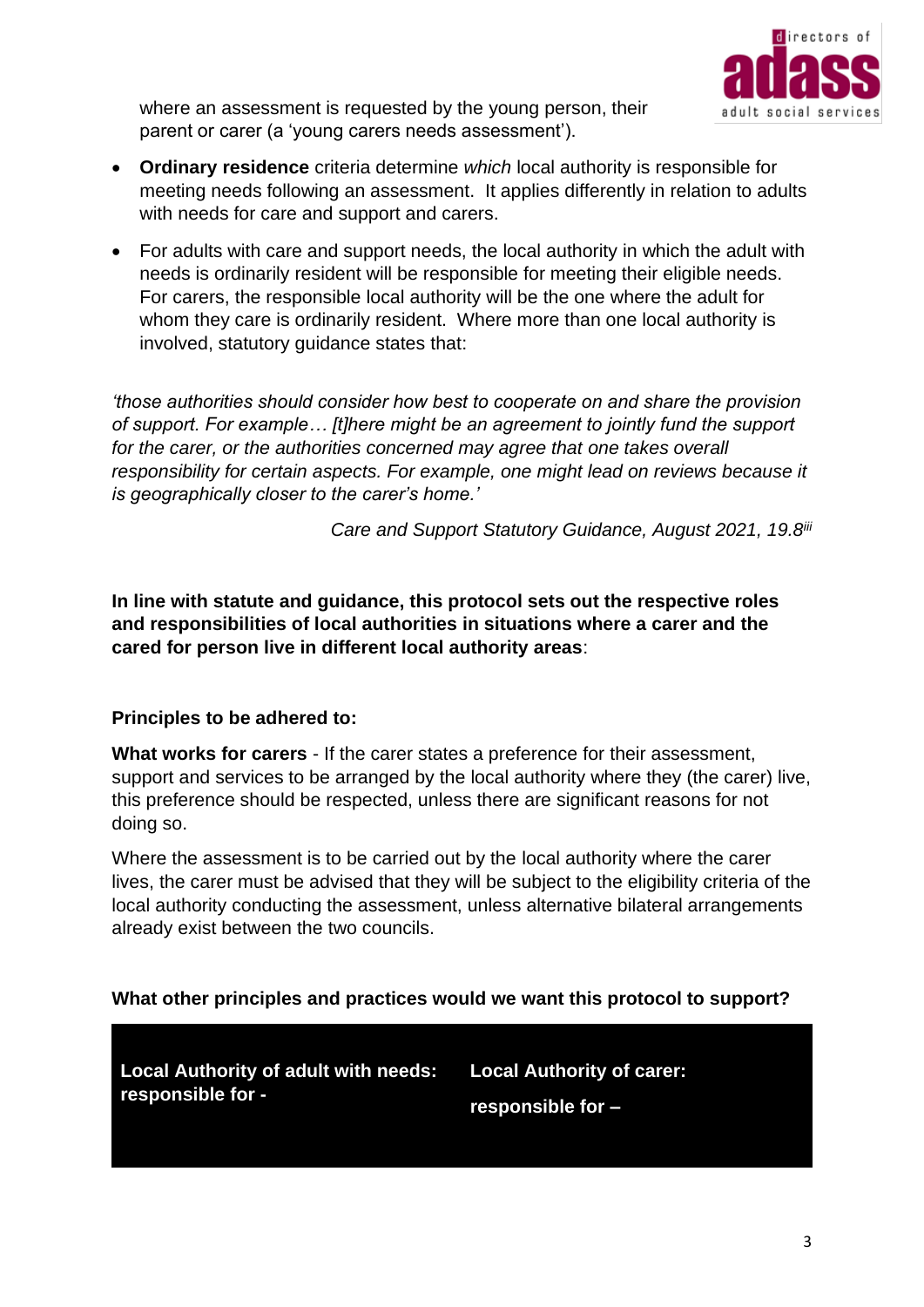

| Carers' assessment *                                                                                                                                                                                                                                                                                                                                                                                      | Provision of any information which is<br>available, and which is reasonable to<br>provide, to support the completion of the<br>assessment                                                                                                                                                                                                                                 |
|-----------------------------------------------------------------------------------------------------------------------------------------------------------------------------------------------------------------------------------------------------------------------------------------------------------------------------------------------------------------------------------------------------------|---------------------------------------------------------------------------------------------------------------------------------------------------------------------------------------------------------------------------------------------------------------------------------------------------------------------------------------------------------------------------|
| <b>Carers reviews</b>                                                                                                                                                                                                                                                                                                                                                                                     | Provision of any information which is<br>available, and which it is reasonable to<br>provide, to support reviews                                                                                                                                                                                                                                                          |
| Commissioning of services where<br>eligibility is determined through the<br>assessment                                                                                                                                                                                                                                                                                                                    |                                                                                                                                                                                                                                                                                                                                                                           |
| In most cases the provision of services<br>as determined through assessment, and<br>their review                                                                                                                                                                                                                                                                                                          |                                                                                                                                                                                                                                                                                                                                                                           |
| Liaison with carers own/home local<br>authority, to enable information about<br>support services in their (the carer's)<br>area to be provided                                                                                                                                                                                                                                                            | Liaison with the cared-for person's local<br>authority, to share information about<br>support services in the carer's area                                                                                                                                                                                                                                                |
| Request the Local Authority of the carer<br>to provide a service to the carer, if that<br>is the most appropriate way of<br>supporting them                                                                                                                                                                                                                                                               | <b>Either</b> request recompense for the<br>service provided at the request of the<br>cared for person's Local Authority<br>or if the request has no, or negligible,<br>cost, provide such services on a<br>reciprocal basisiv                                                                                                                                            |
| Take a whole family approach and<br>identify if there are any children in the<br>household who may be affected by the<br>caring situation; if this is the case,<br>ensure that the child is not undertaking<br>an inappropriate caring role, and refer to<br>children's services if required, offering<br>information and support in line with the<br>Care Act and the Children and Families<br>Act 2014. | Take a whole family approach and<br>identify if there are any children in the<br>household who may be affected by the<br>caring situation and put them in touch<br>with information and support.<br>Local authorities must offer an<br>assessment where it appears that a<br>child in their area is involved in<br>providing care (s96 Children and<br>Families Act 2014) |